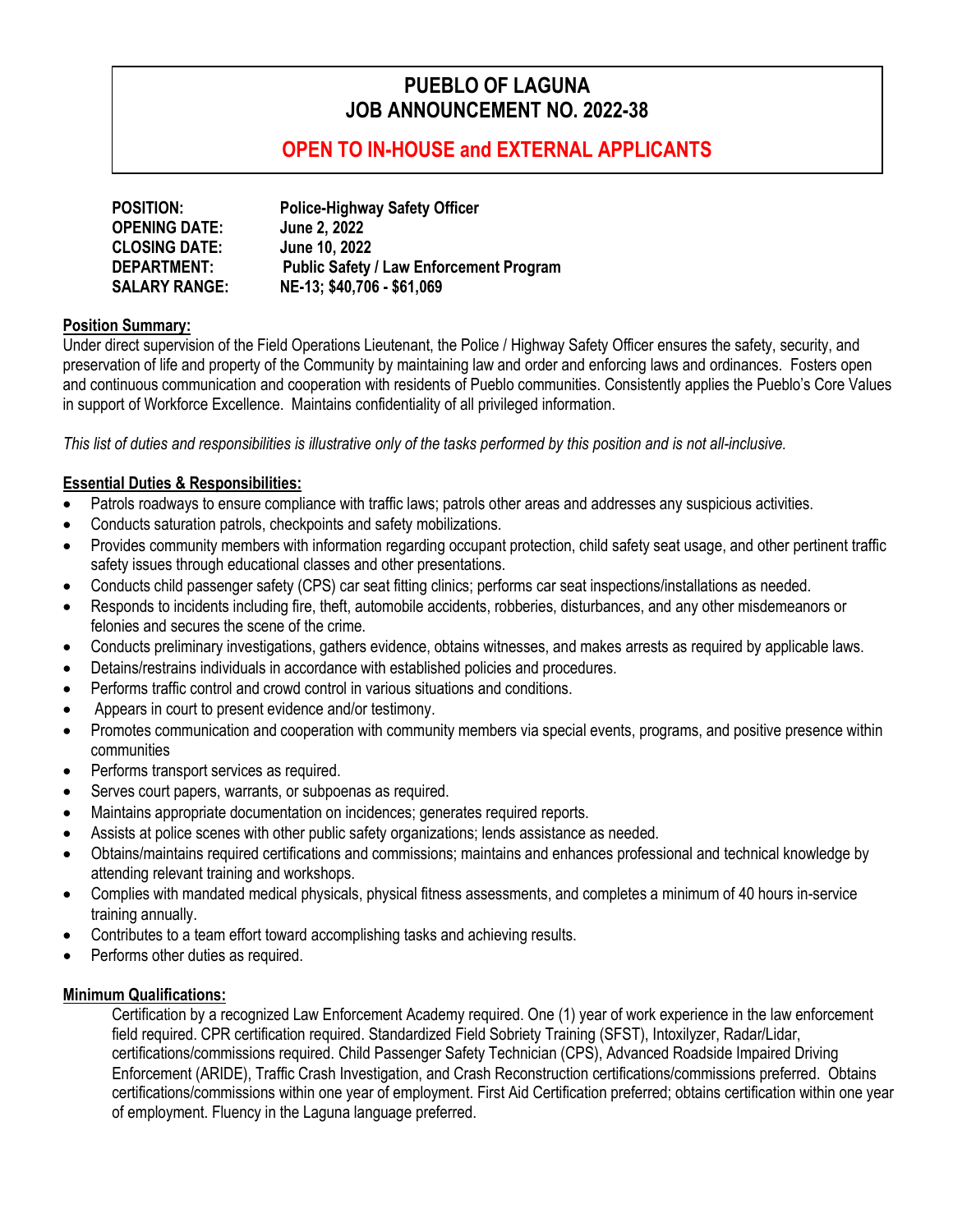#### **Background Investigation Requirements:**

The Pueblo of Laguna has a Suitability Policy for background investigation processes. Every position in the government operation is reviewed and designated at one of three risk levels. The determination is commensurate with public trust responsibilities and attributes of the position which includes job duties. The Police/Highway Safety Officer is designated as a High Risk Public Trust (HRT) position.

All Indian Country Law Enforcement Programs receiving Federal funding and/or authority must ensure that all Law Enforcement Officers successfully complete a thorough background investigation no less stringent than required of a Federal officer performing the same duties. The following are applicable laws that are considered when conducting background investigations.

- PL 101-630: Indian Child Protection and Family Violence Prevention Act
- PL 101-647: Crime Control Act of 1990
- PL 90-618: Gun Control Act
- 25 CFR Part 63: Indian Child Protection and Family Violence Prevention

| <b>Type of Background Check</b>                                                            | <b>Required</b> |
|--------------------------------------------------------------------------------------------|-----------------|
| Pre-Employment Drug Screening                                                              |                 |
| Background Investigation (Criminal Check, Sex Offender Check, Social Security Trace,       |                 |
| Driving Record, Civil Court Check – if applicable, Tribal Criminal Check – if applicable)  | Χ               |
| Employment Verification, Education / License Verification, Personal Reference Verification |                 |
|                                                                                            |                 |
| <b>Fingerprint Verification</b>                                                            |                 |
| Must Be Able to Drive a Pueblo Issued Vehicle                                              |                 |
|                                                                                            |                 |

#### **Knowledge, Abilities, and Skills:**

- Knowledge of the principles and practices of police/law enforcement.
- Knowledge of applicable federal, state, county, and local laws, regulations, and requirements.
- Knowledge of law enforcement public relations activities.
- Knowledge of and skill in use of law enforcement equipment, including weapons, communications, computers, and vehicles.
- Knowledge of investigation techniques to gather and preserve evidence.
- Knowledge of the Pueblo's geography, road locations, and reservation boundaries.
- Knowledge of proper spelling, grammar, punctuation, and adequate math skills to carry out essential duties.
- Ability to communicate effectively, both verbally and in writing.
- Ability to establish and maintain professional relationships with the public, co-workers, and other like agencies.
- Ability to give and receive orders, follow instructions in verbal and written format.
- Ability to work as a team member in a structured working environment.
- Ability to maintain confidentiality, to demonstrate high moral character and self-responsibility.
- Ability to adjust to varying work schedules and to the psychological and physical stress of law enforcement work.
- Ability to make intelligent and effective decisions in routine and emergency situations.
- Ability to prepare accurate reports and present detailed and objective oral presentations.
- Ability to accept the dangers and stresses, regimentation, discipline, and time demands of police work.
- Ability to comprehend, retain, and recall information.
- Ability to integrate training, experience, and common sense to identify potentially dangerous situations and make effective logical decisions.
- Skill to be persuasive and tactful in controversial situations.
- Skill and ability in attention to detail; to recognize inconsistencies or missing information in documents and files.